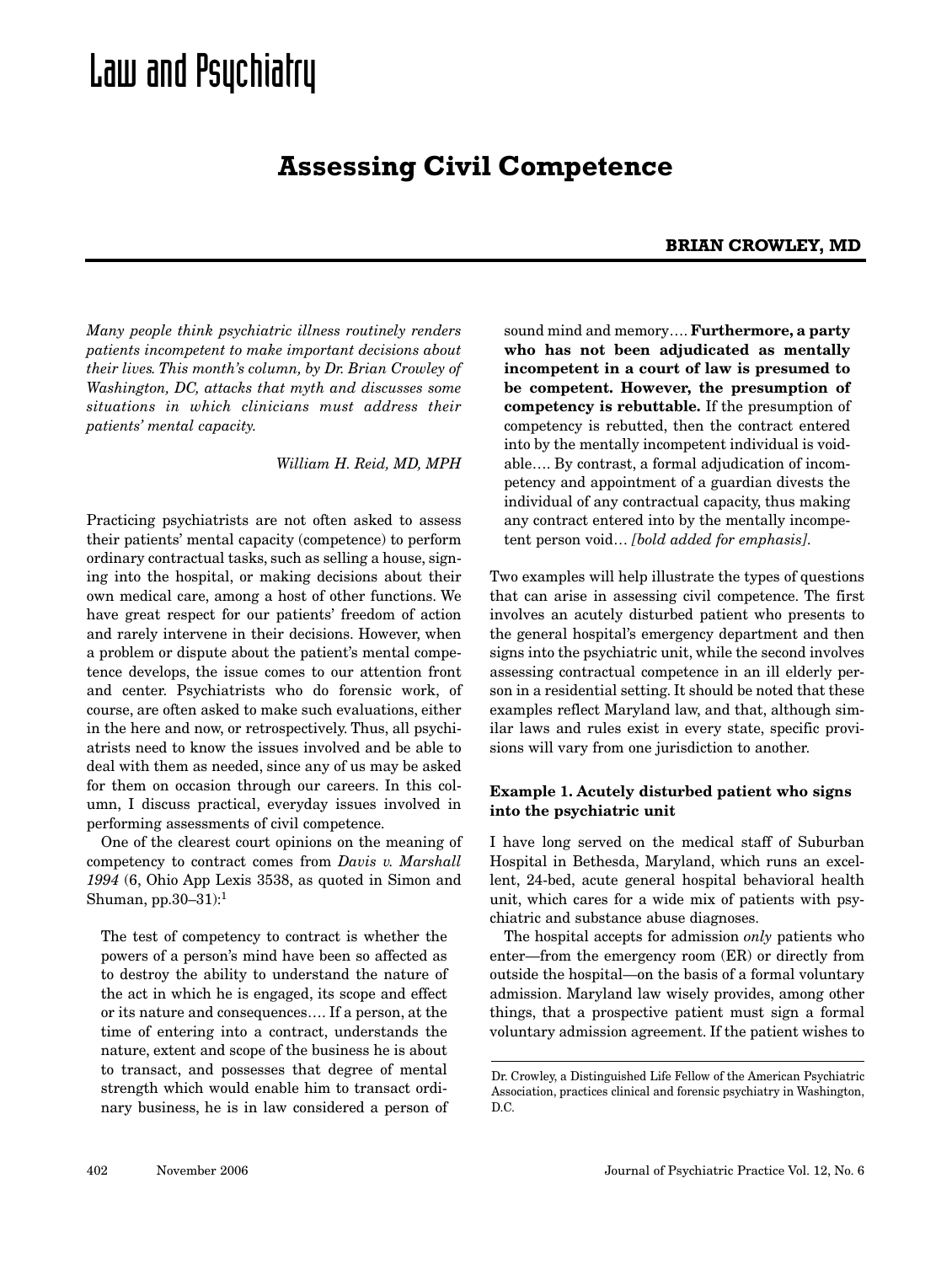leave prematurely (against medical advice) during his or her inpatient stay, he or she must give written notice of intent to leave, which triggers a waiting period of up to 72 hours during which time the patient may reconsider and stay (which often occurs); be discharged against medical advice or with medical agreement; or be committed on two physicians' certificates and sent to a hospital legally authorized to accept committed patients. Many important clinical issues are beneficially worked through during this legally-mandated "cooling off" period.

Patients present in the ER with a host of conditions, including paranoid, delusional psychoses, disabling depressions, acute intoxication with alcohol or drugs of abuse, or in massive denial after a frank suicide attempt. The team who perform the evaluation and recommend action take a pragmatic approach. If they believe the patient can be safely referred to an outpatient treatment resource or a partial hospitalization program, this is done. If a patient's blood alcohol needs to fall before a decision is made, the patient is cared for in the ER until that happens; if medical complications require admission to internal medical, trauma, or surgery services, transfer to those services is arranged. Patients who are deemed not able to leave the hospital because of inability to function outside or danger to self or others are offered admission to our unit—unless the problem exceeds our service's capacity, in which case admission to a specialized hospital bed is sought. (In one vivid example, which I will never forget, a young man came into the ER carrying the hammer with which he had just beaten his mother to death. He was transferred from the ER to the state maximum security forensic hospital.)

When a patient is offered admission to the psychiatric unit, the patient's signature may be accepted on the sign-in form despite the presence of psychosis, ambivalence, partial dementia, or other conditions that could clearly call into question the individual's full mental competence to enter into a valid contract. We accept patients' signatures in this situation because the alternatives may well be either allowing the patient to go without care or civil commitment to another hospital. If a patient is delusional and dangerous, or psychotically depressed and suicidal, our staff urges the patient to sign in voluntarily since hospitalization would be in the patient's best interests; the staff may tell the patient that if he or she declines and our professional assessment reflects that the patient is a clear danger to self or others, we may have to institute a commitment procedure for the patient's safety and that of others. We try to make sure the patient understands the evaluation and the options as well as he or she can. The assistance of relatives may also be sought. Nevertheless, despite the patient's impairments, we will usually accept his or her signature as a formal voluntary admission.

If questioned about the practice of allowing obviously impaired mental patients to sign in, I refer to the legal presumption of competence as well as criteria for competence to consent to hospitalization (see below). Thus, we accept the patient's signature even when we understand that the patient's competence may be impaired, for two reasons: 1) voluntary admission is deemed in the patient's best interest, and 2) the patient is presumed competent as a matter of law unless adjudicated otherwise. As often happens, the clinically best course of action also happens to be both legally and ethically sound. Put another way: practicing good clinical medicine, with full awareness of the relevant legal and ethical principles, remains the best course of action for all parties concerned.

A related concept is the patient's *competence to consent to hospitalization or treatment*, and it is also correct to view the distressed patient's decision to sign in to the hospital (or not) in that related framework. As Appelbaum and Gutheil<sup>2</sup> wrote (p. 158):

Informed consent need not be obtained in emergency situations. The key to this exception, of course, is how an emergency is defined…. Genuine emergencies do, of course, exist in psychiatry. A violent, excited, or self-mutilating psychotic patient in the emergency room or on the inpatient ward may require immediate restraint or medication, or both, to prevent physical harm to self or others.

Since hospitalization is a relatively safe event, with comparatively little risk to the person, whereas refusing hospitalization in these circumstances is a relatively dangerous event, the criteria for competence to consent to hospitalization are less restrictive than the criteria for refusal thereof. (William Reid, MD, MPH, personal communication, October 2006). The author's view is that offering the disturbed patient in the ER the option of voluntary admission is frequently the best course of action, clinically and ethically as well as legally.

Familiarity with the legal principles which undergird the practice of psychiatry is essential in making good clinical and administrative decisions. It is not rare that, after half a day on the psychiatric unit, our newly admitted patient decides that he or she does not belong there and demands to leave: "These other people are disturbed. I don't belong in this place!" In this situation,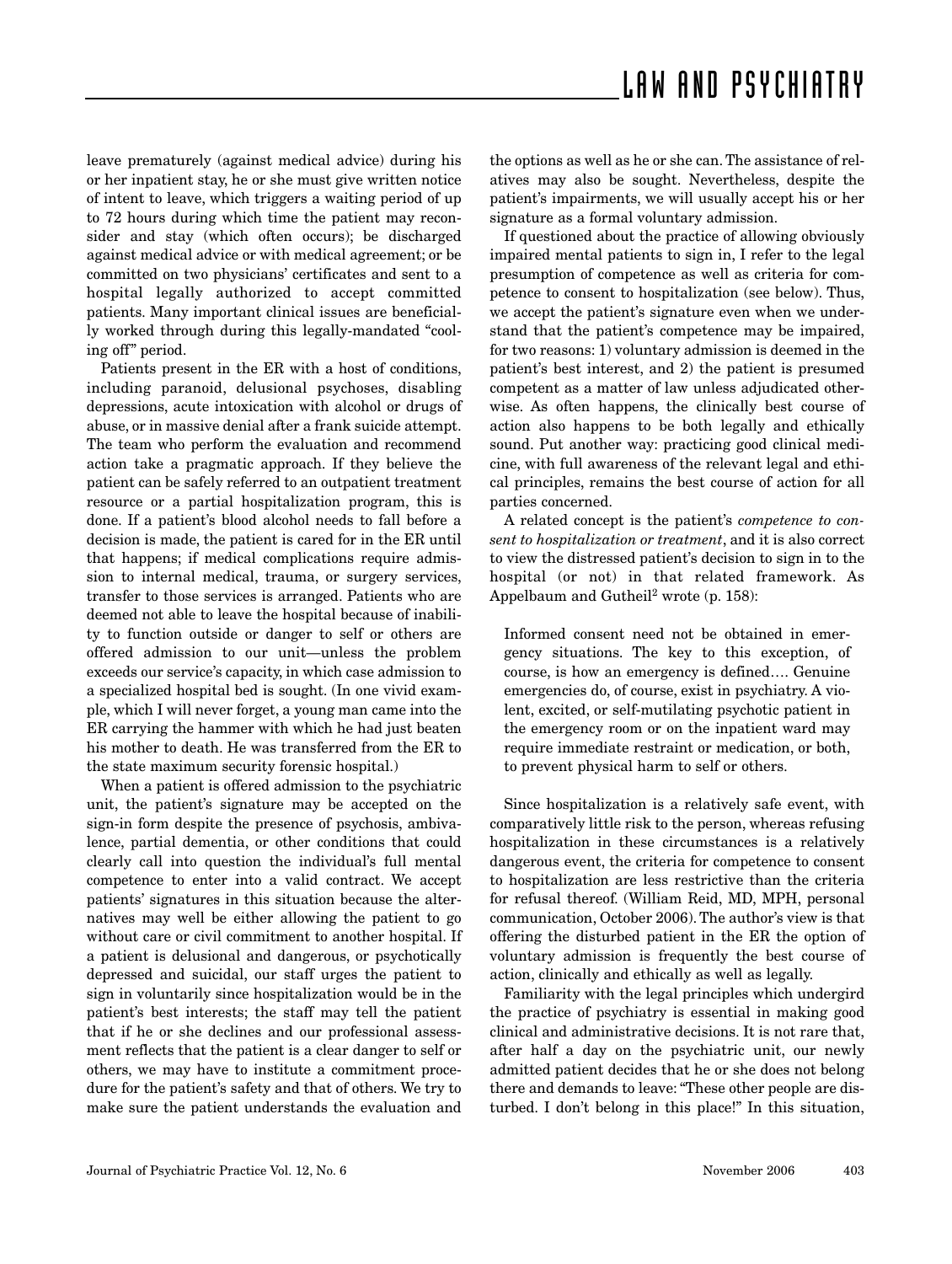## LAW AND PSYCHIATRY

the staff refer to the law, which mandates that the patient must give 72 hours' notice of intent to leave against medical advice. The patient may then say, "No, I'm leaving now" or "You didn't tell me," or "I was misled," or "I don't agree." The staff then say, "We are sorry, Mr. A, but you have to stay. That provision of the law is a time-honored structure that is there to give you, and your doctor, an opportunity to consider the alternatives together, for the protection of yourself and others."

The next day, the patient is most often happy to be in the treatment program on the unit and pleased to stay and to rescind the 72-hour notice, if in fact one has been signed.

### **Example 2: A dispute over a contractual decision taken late in life**

When a dispute arises over a will, a psychiatrist may be asked for an opinion on whether the maker (the testator) did or did not possess testamentary capacity, defined as competence to make a will. To make a valid will, a person must possess three elements of mental capacity, all cognitive in nature. The person must:

- Know that he or she is making a will and what that means;
- Know the rough extent of his or her estate;
- Know "the natural objects of his or her bounty." These are the close relatives a person would normally consider in disposing of his or her property.

Contractual capacity in general is not as precisely defined as testamentary capacity. "Statutes and court decisions have done little to move beyond the vaguest description of general competence" (p. 221).<sup>2</sup> "Usually individuals are considered competent to contract if they understand the nature of the contract and its consequences" (p. 216).3 To make a valid contract, a person must know what he or she is doing, its meaning, and its consequences.

Most clinical notes, unfortunately, contain no clue as to whether the testator had any or all of those three elements of testamentary capacity. And those three elements of mental status, all cognitive in nature, are all that matter when a will later comes under legal assault as possibly incompetent. Legal cases have held that even when substantial mental impairment may exist, the testator in "a lucid interval" may be able to make a valid will. The law in its deliberate majesty respects, and will not lightly overturn, a person's final contracts and wills.

Consider the following actual example of a contract that later came to be disputed in litigation.

*Four years ago, Emma Jones, an 86-year-old resident of a nursing home, decided to sell (essentially give) her home to a male companion, Mr. Jackson, for one dollar. She then passed away. Subsequently, Mr. Jackson sold the home at market value to a young couple. Now trouble has arisen. The estate of Ms. Jones (two distant relatives) sued, claiming the home should revert to the estate, alleging that Ms. Jones was mentally incompetent to contract to sell the home to Mr. Jackson, as she was suffering from Alzheimer's disease. If this action succeeds, the young couple who purchased the house will be out of house and home, or at least in a financial bind, since the title insurance would cover the value of the home at the time of the sale, but not the considerable appreciation that has occurred since that time.*

I was asked by the young couple's attorney (who also represents the title insurance company) to perform a retrospective review of the claim that Ms. Jones lacked contractual capacity when she deeded her home to Mr. Jackson. Such retrospective reviews of someone's mental state at a time in the past are frequently requested in forensic psychiatry. For example, one may be asked to evaluate whether a woman was competent to make a will when she left all her money to charity rather than her relatives and then died. Or a psychiatrist may asked to assess whether a man was mentally competent and responsible when he allegedly committed a murder 2 years ago? There are forensic procedures for recreating a credible picture of an individual's past state of mind: essentially, we diligently assemble all available data and then make a statement as to what may, and may not, be said with medical certainty on the question. *Retrospective Assessments of Mental States in Litigation: Predicting the Past*, by Robert I. Simon, MD, and Daniel W. Shuman, JD, published in 2002, is a very useful resource in making such assessments.

Practicing psychiatrists should more often record observations in the chart concerning their patients' mental capacities or impairments, which can provide helpful data for a review of competency to contract. It is remarkable how rarely good clinical notes—medical, psychiatric, and neurological—provide data on which such a judgment can be based. How often do we see either of the following two types of notes?

*Ms. Jones, who is 86 years old and suffering partial dementia from Alzheimer's disease, still clearly has full awareness and appreciation of her action today in deeding her home—which she knows is valued at*